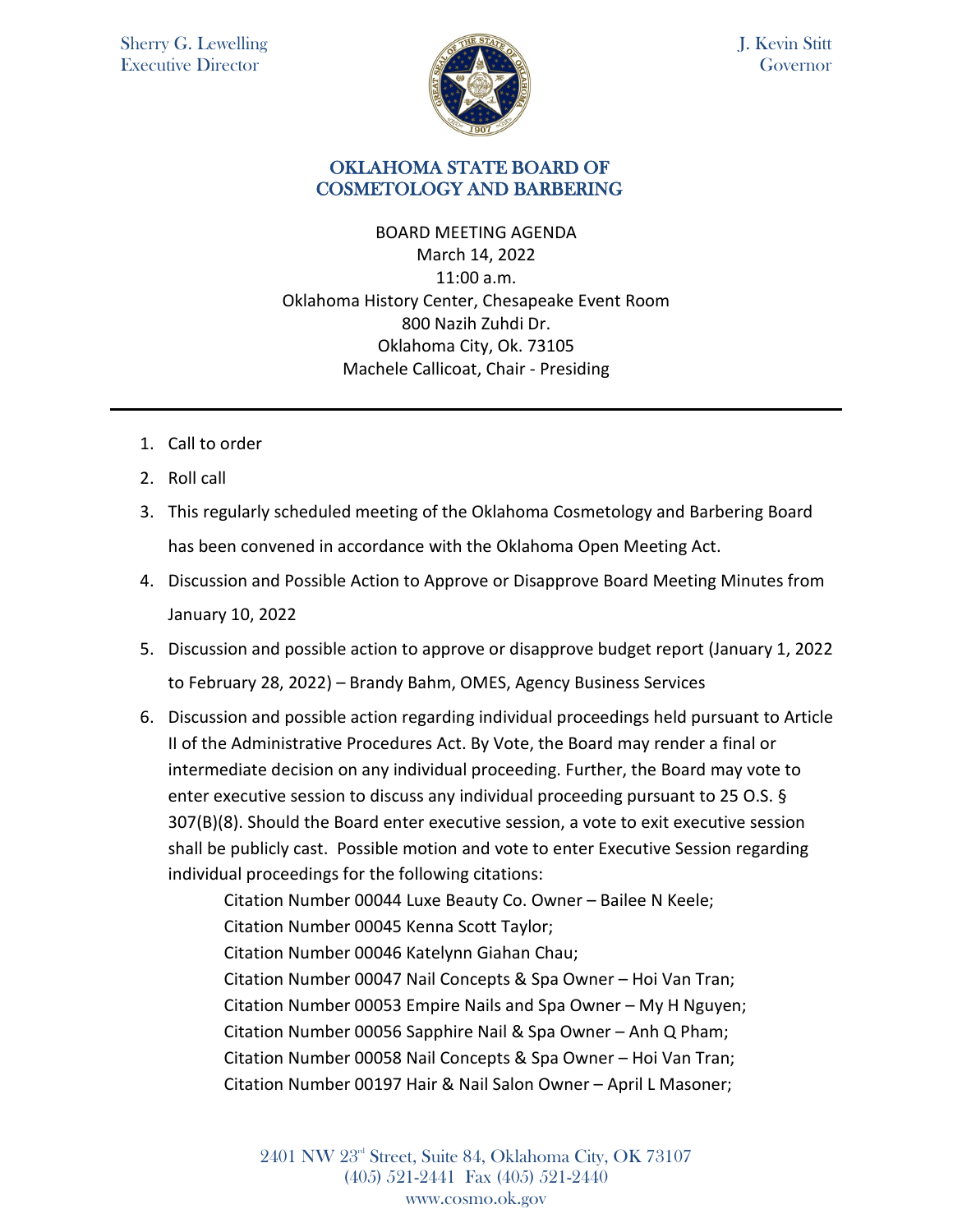

## OKLAHOMA STATE BOARD OF COSMETOLOGY AND BARBERING

Citation Number 00200 Fade N Up Barber Shop Owner – Corey E Sutter; Citation Number 00207 Faded Canvas Barber Studio Owner – Joseph D Howard II,

Citation Number 00208 Alex Torres; Citation Number 00209 Charles Baker; Citation Number 00210 Shellion Walker; Citation Number 00213 Daniel Ramirez; Citation Number 00214 The Exclusive Studio Owner – Rosa Retamosa Guzman Citation Number 00215 Elahna Jamieson Citation Number 00216 The Nails Bar Owner – Thanh Thi Phan Citation Number 00251 Dayton Walker

7. Director's report and possible discussion– Sherry G. Lewelling

Inspections

- 8. Massage Therapy Report and possible discussion– Laura Grisso-Eyster
- 9. Legislative Committee Update and possible discussion and action Machele Callicoat
- 10. Performance Committee Update and possible discussion and action Kathy Whitson
- 11. Hiring Committee Update and possible discussion and action Christy Mather
- 12. Discussion and possible action to enter into executive session pursuant to 25 O.S. §307(B)(1) to discuss transition plan for retiring Executive Director, Sherry G. Lewelling. Should the Board enter executive session, a vote to exit executive session shall be publicly cast. Discussion and possible action on appointing an Interim Executive Director.
- 13. Discussion and possible action for Board Members to attend CLEAR, Council on Licensure, Enforcement & Regulation, training.
- 14. Discussion and possible action to adopt permanent rules pursuant to 75 O.S. sec. 303. The Notice of Rulemaking Intent for the proposed rules was published in Volume 39, Number 7, of the Oklahoma Register on December 15, 2021 and Volume 39, Number 9 of the Oklahoma Register on January 18, 2022 A public hearing was held on March 7, 2022.

CHAPTER 1. ADMINISTRATIVE OPERATIONS Subchapter 1. General Provisions